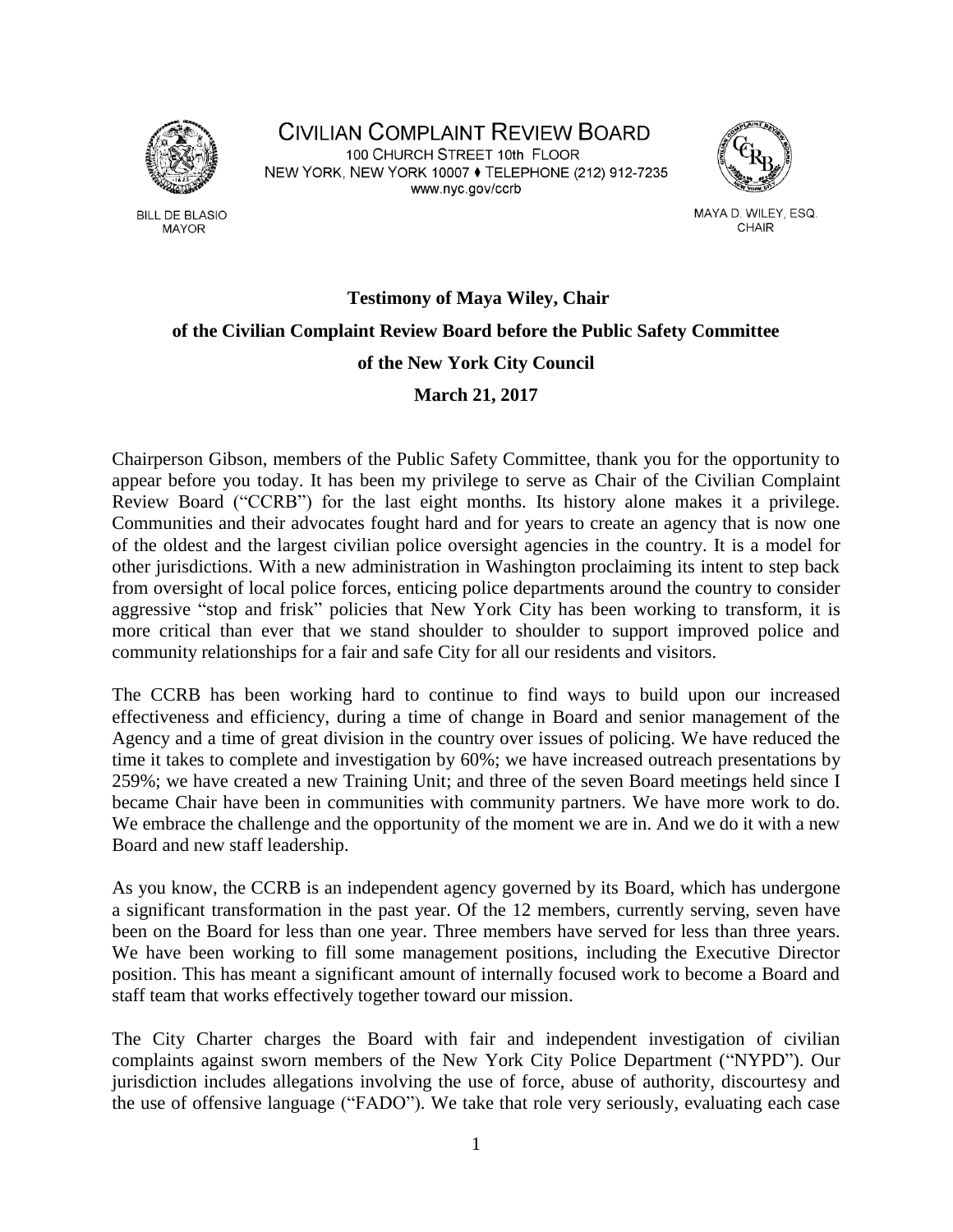individually. The Board makes findings and, where the evidence supports disciplinary action, the Board recommends discipline to the Police Commissioner.

In 2016, the Agency fully investigated 1,516 cases. It is the Board that determines whether misconduct occurred, and it is the Board which recommends various levels of discipline. In cases where the Board recommends that an officer receive the most serious of discipline -- Charges and Specifications -- the Administrative Prosecution Unit ("APU") prosecutes the case in the NYPD's trial room. As far as we have been able to ascertain, the CCRB is the only civilian oversight agency in the country that prosecutes cases in the Department's Trial section. The CCRB also mediates cases where both the complainant and the officer agree to participate, which is also less common than other jurisdictions.

For the upcoming Fiscal Year ("FY") 2018, the CCRB has a budget of \$16,483,506: \$12,988,809 for Personal Services ("PS") and \$3,494,697 for Other Than Personal Services ("OTPS"). This total budget reflects an increase of \$307,440 above this Fiscal Year's Budget, which was \$16,176,066. The authorized headcount for Fiscal Year 2018 is 185 positions: 114 positions in Investigations; five positions in Mediation; 24 positions in the APU; six positions in Policy; six positions in Outreach; three positions in Training; and 27 positions in Administration.

## **Mediation**

In addition to investigating cases, the Agency also has a robust mediation program, successfully mediating 208 cases in 2016. The mediation program is an important tool for the CCRB, helping to improve police-community relations. Mediation sessions focus on fostering discussion and mutual understanding between the civilian and the subject officer. After a successful mediation, the complaint is closed as "mediated," meaning that there will be no further investigation and the officer will not be disciplined. If the mediation is not successful, the case returns to the Investigations Division for a full investigation. Successful mediations can benefit communities because a measure of trust and respect often develops between the parties. That, in turn, can lead to better police-community relations. In 2016, the mediation success rate dropped from 90% to 88.1%. The Mediation Unit is implementing changes in how it prepares both civilians and members of the NYPD for mediations sessions in an effort to improve the mediation success rate.

# **Policy**

In addition to its annual and semi-annual reports, the Agency produces reports on a variety of issues. In 2016, the Agency released three reports:

- Crossing the Threshold: An Evaluation of Civilian Complaints of Improper Entries and Searches by the NYPD from January 2010 to October 2015;
- Pride, Prejudice and Policing: An Evaluation of LGBTQ-Related Complaints; and
- Tasers: An Evaluation of Taser-Related Complaints from January 2014 through December 2015.

The Agency is committed to updating all three reports in 2017. CCRB also intends to release its "Bystander Report" in 2017. In addition, the Agency keeps making innovations to its Data Transparency Initiative ("DTI"). The DTI is featured on the Agency's website and provides descriptive data on FADO complaints against New York City police officers. Visitors can view,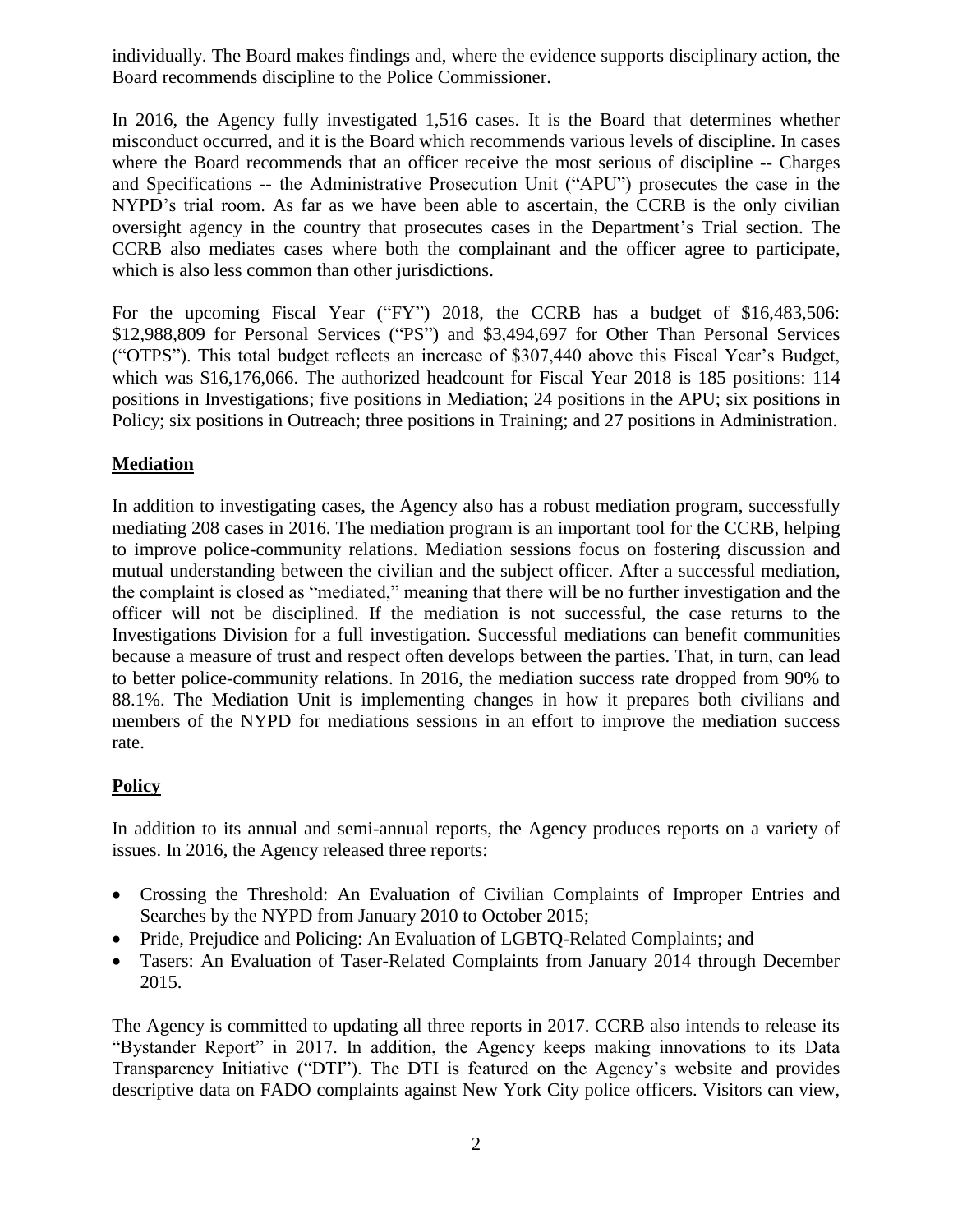interact with and download CCRB data on four key areas of the Agency's work: (a) complaints; (b) allegations; (c) victims and alleged victims; and (d) members of service. The DTI presents 10 years of CCRB data covering more than 66,000 complaints, 192,000 allegations of police misconduct, 86,000 victims and alleged victims, and encompasses the approximate 36,000 current NYPD officers over their entire career.

## **Outreach**

The Agency depends on citizens reporting incidents of misconduct if it is to effectively accomplish its mission. This requires that citizens know they can report incidents to the Agency and have faith that complaints will be fairly and efficiently investigated, and that when misconduct is substantiated, effective disciplinary actions are taken against the officer responsible. Outreach is a vital and essential means of communicating with the public about what CCRB does and how we as an Agency serve the community. Outreach presentations present information about the CCRB, its complaint process and jurisdiction, and provide deescalation tactics, as well as frequently asked questions regarding officer-civilian interactions. The Agency has dramatically increased its community outreach. In 2016, the Outreach Unit held 977 Outreach presentations, compared to 272 in 2015, a 259% increase.

The Agency increased efforts to a variety of specific groups that have been disenfranchised and disproportionately subjected to police misconduct and abuse. These groups include the LGBTQ community, probationers, the homeless, formerly incarcerated individuals, and residents of public housing, to name a few. For example, on June 15, 2016, the CCRB hosted a one-day symposium entitled, "The Rainbow Crossing: Police Accountability and the LGBTQ Community" at the Lesbian, Gay, Bisexual, Transgender Community Center in New York City. The Agency intends to focus on the homeless and immigrants in 2017.

The Agency also expanded its Community Partners Initiative ("CPI") in collaboration with the New York City Council. The CCRB now holds special evening office hours in participating Council Members' district offices across the five boroughs to accommodate individuals who do not have access to our main office during regular business hours. Participating Council Members include Speaker Melissa Mark-Viverito and Council Members Vanessa Gibson, Donovan Richards, Debi Rose, and Robert Cornegy**.** We are happy to work with any additional Council Members who might be interested in participating.

#### **Investigations**

In 2016, the CCRB continued to maintain the gains it made in the speed of investigations in 2015. In 2016, it took an average of 140 days to close a full investigation, as compared to 224 in 2015. That is a 60% decrease in the time to close a full investigation.

The Agency has been able to conduct better and faster investigations due to improved cooperation with the New York City Police Department, the availability of more video evidence, and new processes that were implemented after March 2015.

The CCRB also improved investigations by providing better training to investigative staff and being more proactive in investigating civilian complaints. The new Training Unit completely revamped new investigator training, which is now an in-house, competency-based, multi-week training program for all new investigators, including topics such as: the NYPD Patrol Guide, investigative and interviewing techniques, evidence gathering, and substantive issues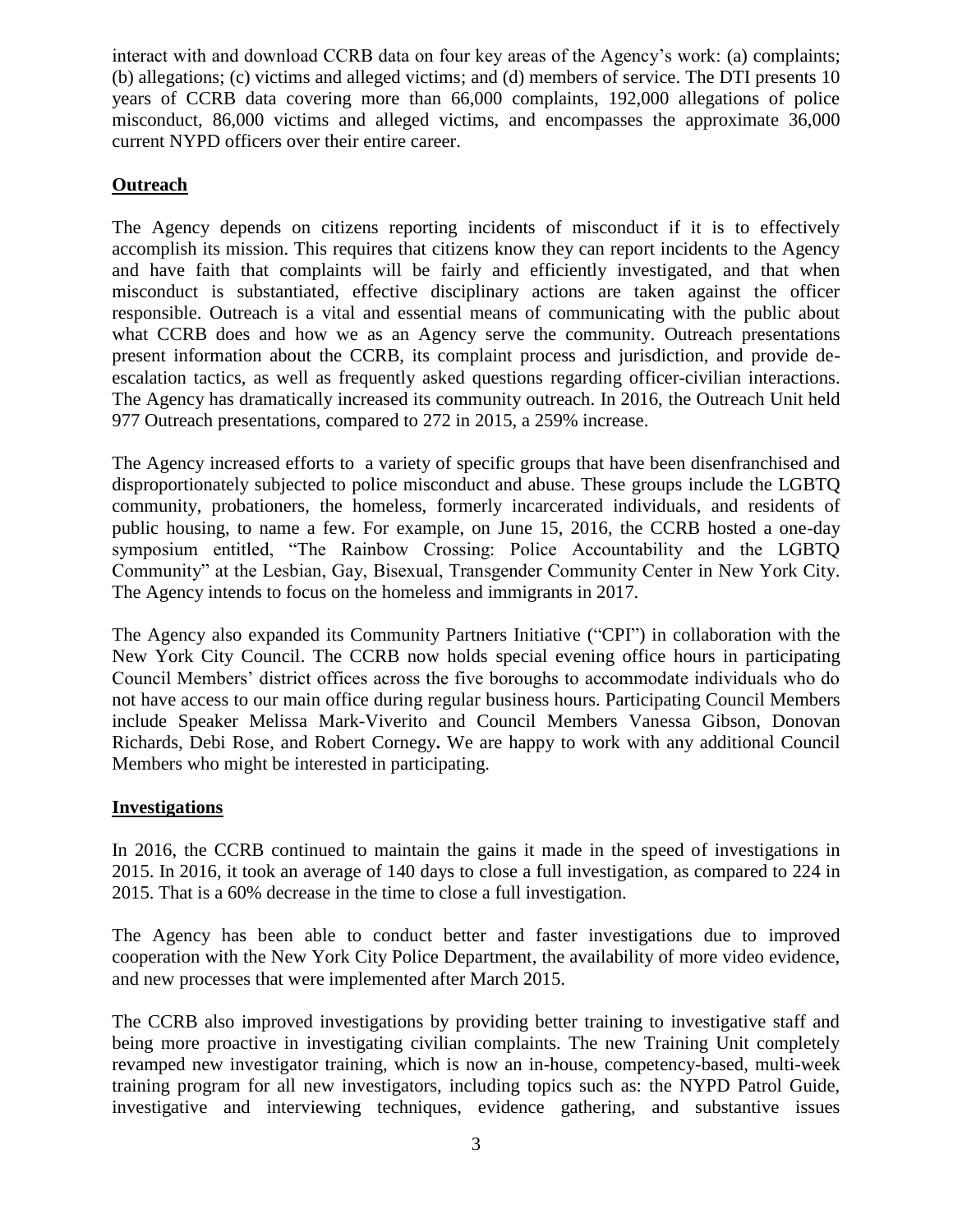surrounding the types of cases that fall within our jurisdiction under FADO. The Agency remains committed to expanding and improving the training given to new investigators, as well as implementing expanded and more sophisticated training for more experienced investigators.

One of the challenges to successfully determining what happened in any incident under investigation is the spoliation of evidence: whether it is video from commercial or privatelyowned surveillance cameras, cell phone taken by private citizens, or NYPD surveillance cameras. The Field Evidence Collection Team proactively gathers evidence of these types. In addition, our investigators are better-equipped to canvass for witnesses and obtain witness statements in the field. By being more proactive and better-trained, we are able to investigate citizen complaints more effectively and efficiently, thereby improving both investigations and investigative times, as well as improving confidence in the CCRB by officers and civilians alike.

Along with faster and more effective investigations, the Agency has seen a greater number of substantiations The Agency continued to maintain a historically high substantiation rate, increasing steadily since 2011, except for a slight drop from 24% in 2015 to 23% in 2016. The number of officers with substantiated allegations decreased 33% from 2015. This is due to the drop in cases closed in 2016. In 2015 we were closing older cases, so we had a higher than usual number.

| <b>Number of Officers with Substantiated Allegations</b> |     |
|----------------------------------------------------------|-----|
| 2011                                                     | 213 |
| 2012                                                     | 243 |
| 2013                                                     | 463 |
| 2014                                                     | 467 |
| 2015                                                     | 773 |
| 2016                                                     | 516 |

# **APU**

The Administrative Prosecution Unit prosecutes all cases where the Board recommended Charges and Specifications. Comprised of attorneys, the APU prosecutes misconduct before the NYPD Deputy Commissioner for Trials ("DCT"). The APU completed trials against 120 officers in 2016, compared to trials against 133 officers in 2015 (a 10% decrease).

#### **NYPD Discipline in Non-APU Cases**

When the CCRB recommends Instructions, Formalized Training, or Command Discipline against a member of service, that recommendation is sent to the Department Advocate's Office (DAO). All substantiated cases where the Board recommends Charges and Specifications are prosecuted by the CCRB's APU. In 2016, the Police Department reported its final disciplinary decisions for 648 subject officers, comprising both cases that were prosecuted by the APU and cases that were handled by the DAO. The Police Department imposed some form of discipline – forfeiture of vacation, command discipline, instructions, or formalized training – in 536 cases, resulting in an 83% disciplinary action rate for APU and non-APU cases together, an increase from 81% in 2015.

In 2016, the DAO's disciplinary action rate for non-APU cases was 91%, the same as in 2015, and significantly higher than 2014 when the rate was 74%.